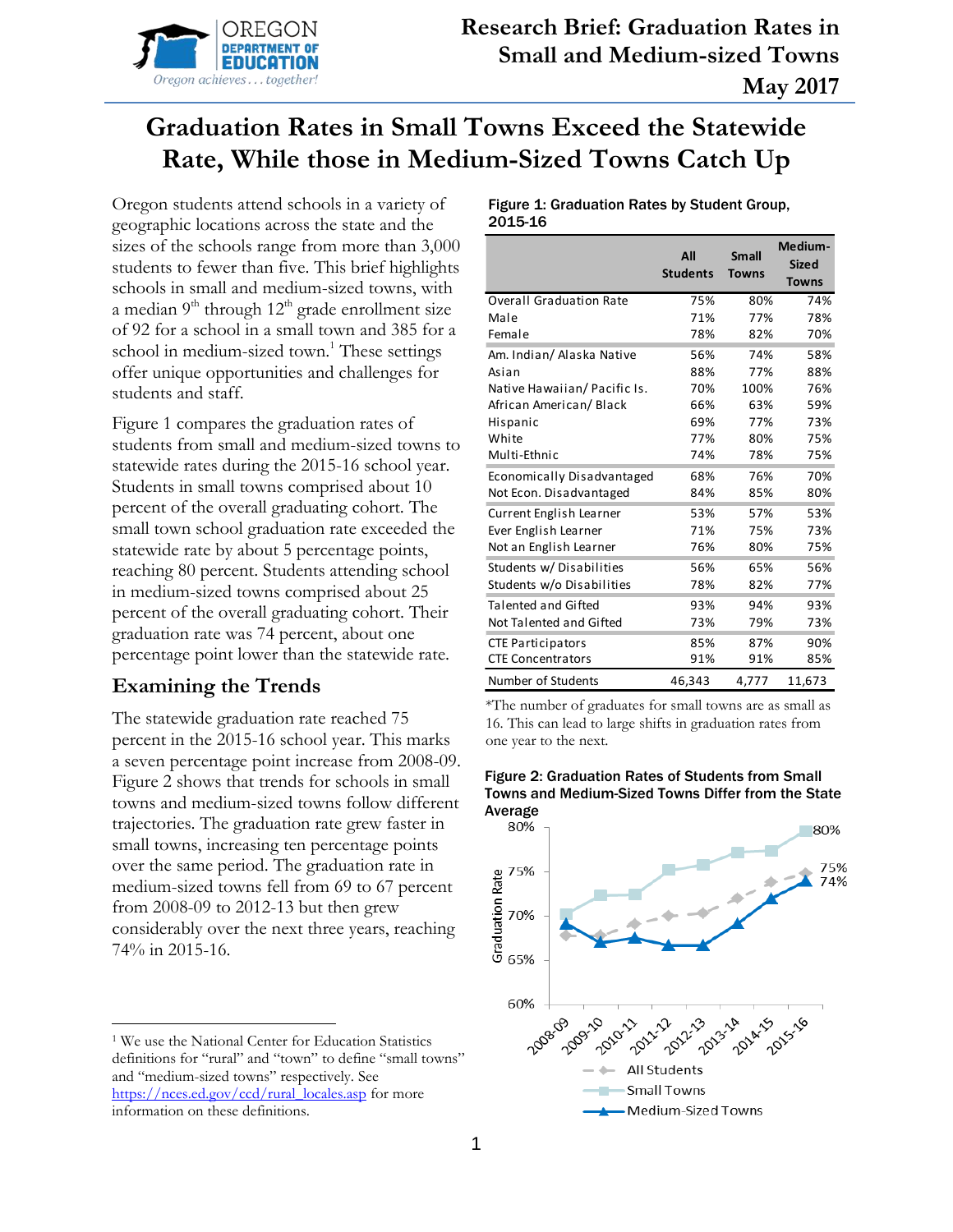### **Students Living in Poverty**

In 2015-16 the statewide graduation rate for economically disadvantaged students was 68 percent. Both the small town and medium-sized town graduation rates exceeded that average, reaching 76 percent in small towns and 70 percent in medium-sized towns.

The gap in graduation rates between students who were economically disadvantaged and those who were not was about 9 percentage points in small towns and 10 percentage points in medium-sized towns. The statewide gap was 16 percentage points (Figure 3). While the gaps in graduation rates between students who are economically disadvantaged and those who are not have fluctuated since 2008-09, the gaps were consistently narrower in small and medium-sized towns than for all schools statewide.

#### Figure 3: Gap between economically and not economically disadvantaged students is narrower in Small and Medium-Sized Towns than statewide gap



# **The Achievement Gap between Hispanic and White Students has Declined**

White students comprise about 71 percent of students in small and medium-sized towns, while Hispanic students make up about 20 percent. Figures 4 and 5 show that graduation rates for White students in both small and medium-sized towns have increased slightly since 2008-09, reaching 80 percent and 75 percent, respectively in 2015-16. Graduation rates for Hispanic

students climbed considerably faster. In small towns (Figure 4), the graduation rate for Hispanics increased 23 percentage points, from 54 percent to a peak of 79 percent in 2014-15.





In medium-sized towns (Figure 5), the graduation rate for Hispanics increased 11 percentage points, growing from 61 percent to 72 percent.

Figure 5: Achievement Gap between Hispanic and White students converges in Medium-Sized Towns



While the graduation rate gaps between White and Hispanic students have been nearly eliminated in schools in small and medium-sized towns, considerable gaps remain between students who are economically disadvantaged and those who are not. More focus on closing these gaps is needed.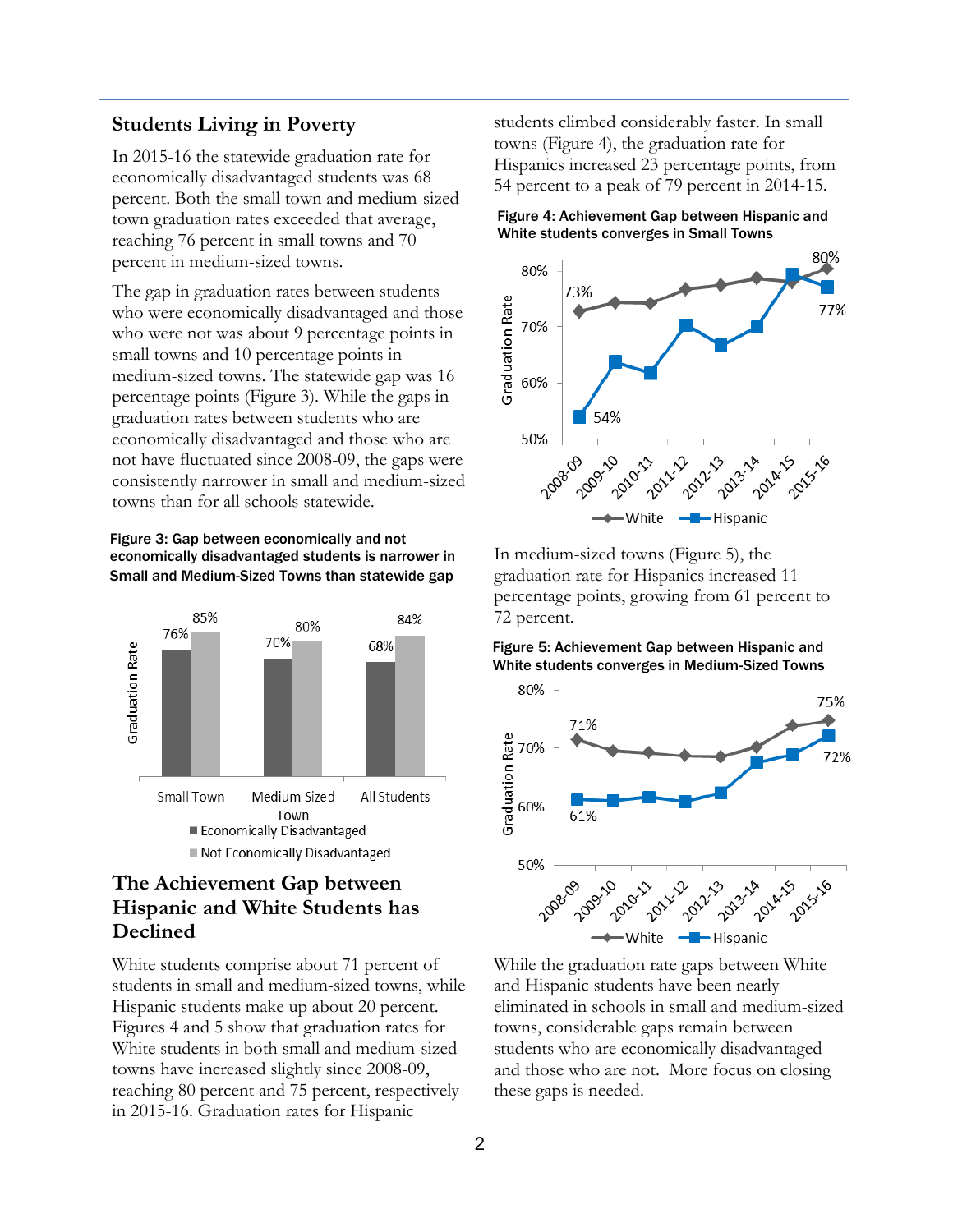# **Examples of Success from Oregon High Schools**

ODE staff spoke with principals from four high schools that have significantly improved their graduation rates or consistently maintained high graduation rates. Two of the schools are located in small towns: **Helix School** in Helix and **Adrian High School** in Adrian. Two of the schools are located in medium-sized towns: **Kennedy High School** in Mt Angel and **Lakeview High School** in Lakeview (see map below). The following summaries share highlights from those interviews. While different strategies and methods were used in each school, some common themes that emerged include:

- Student engagement tied to school and community-wide events
- College-and career-ready focus
- Strong relationships between students and staff

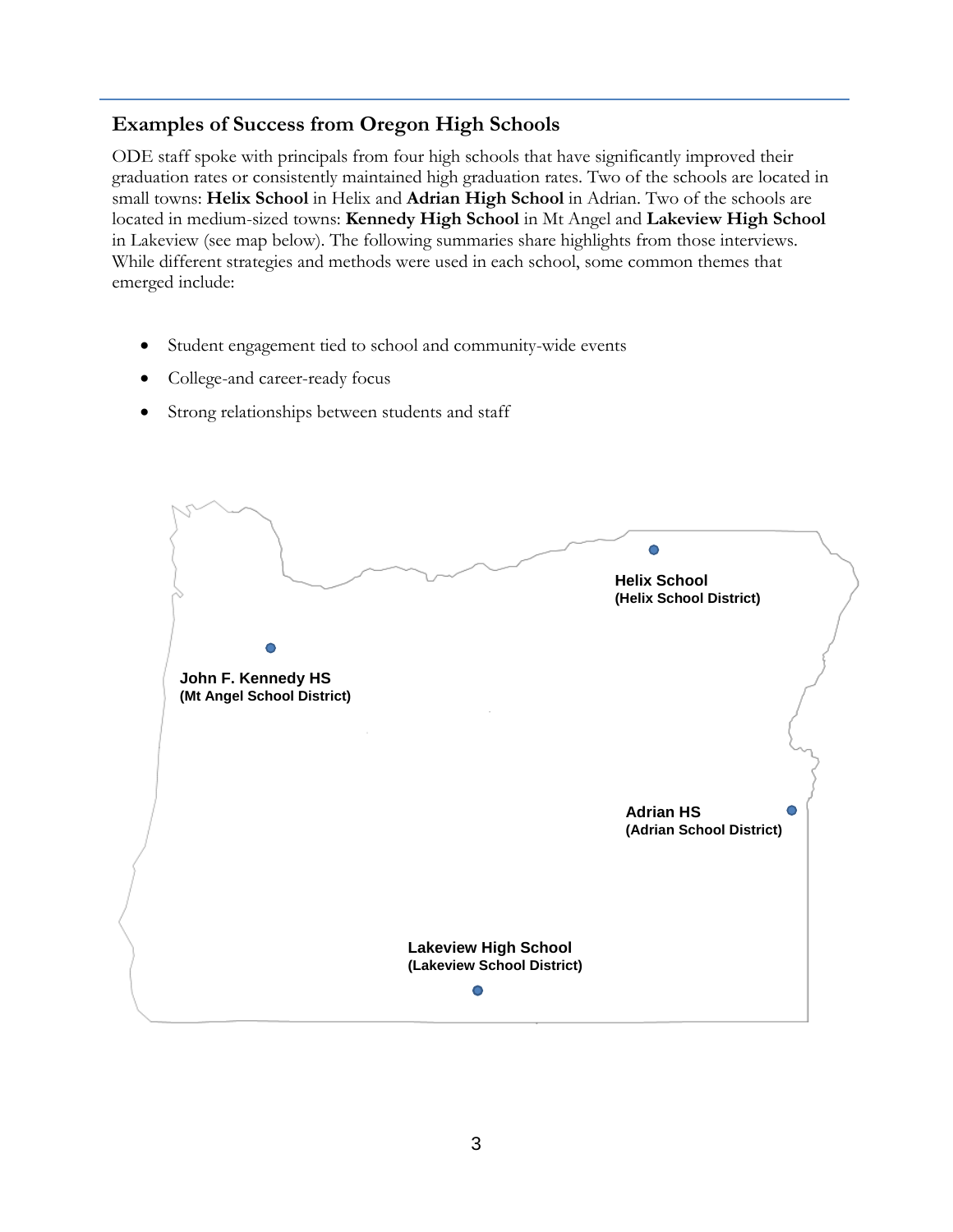# **Griswold High School (Helix School), Helix School District**

Helix is a town located in northeastern Oregon with a population of less than 200 people. Griswold High School, part of Helix School, had an enrollment of just over 60 students in the 2015-16 school year. The school's graduation rate was 100 percent for five of the past eight years and it has never dropped below 80 percent in any year since 2008-09.

Darrick Cope, both Superintendent of Helix School District and Principal of Griswold High School, cites high expectations as a key component of the school's success in helping students graduate on-time. Students are required to earn 26 credits to graduate from Griswold, two more credits than the State requirement.

One of the advantages of Helix's small size is that staff is aware of the needs of the progress of every student on a detailed level. They hold students accountable by using a "grade check system." Every 2 to 3 weeks, grades are pulled. Students with poor grades must participate in lunchtime tutorials and are temporarily suspended from sports, including practice. With many students participating in sports, this system is highly motivating to keep students ontrack.

In addition to high standards and accountability, student engagement is critical to the success of students. Griswold offers a variety of activities and clubs including art club, robotics, knowledge bowl, and sports. Griswold staff believe it's important to help students find something that interests them and allows them to feel included. Parental involvement is also an important input to student success. Principal Cope has most parents' phone numbers stored in his cell phone and he, and teachers, are in regular contact with many of them. He encourages regular two-way communication.

Griswold is the heart of the town and is supported in many ways by the community. The community has passed two bonds since 2008 for over \$7 million. These resources allowed the school to totally remodel the high school building and build a new gym. In addition, the school has applied for and received grants from the Umatilla County and the Wildhorse Foundation which have helped pay for capital projects and technology. All of these investments help students stay engaged, find connection points with their school and help motivate them to succeed academically.



#### Figure 6: Helix School Graduation Rates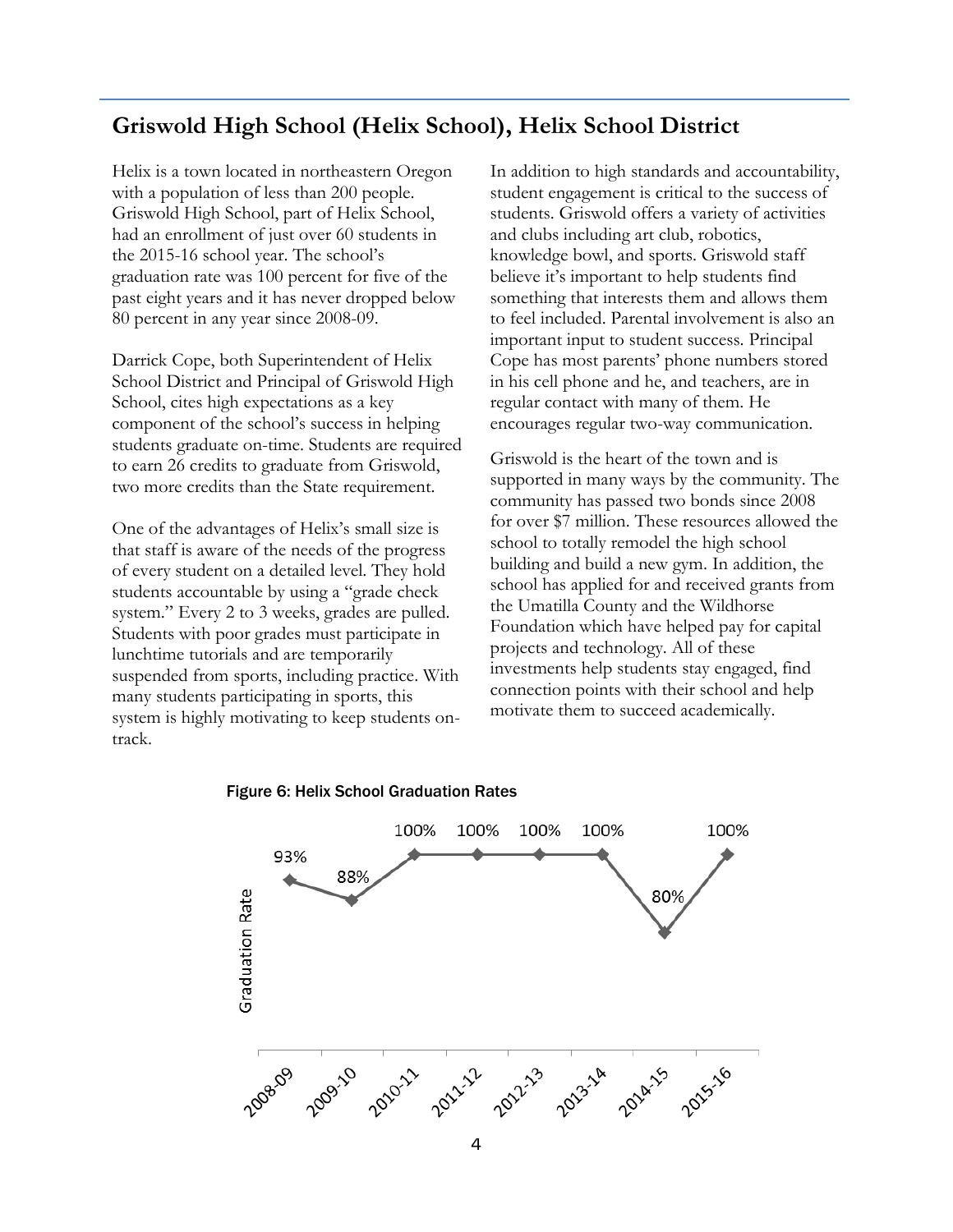### **Adrian High School, Adrian School District**

Adrian High School is located in the City of Adrian in Malheur County. The city has a population of 172, but the Adrian School District has an enrollment of 285, drawing students from a wide area extending well beyond the city boundaries. Adrian High School serves 79 students in grades 9 through 12. In 2015-16, the high school had 17 seniors, 16 of whom graduated on time for a graduation rate of 94 percent. Since 2008-09, when Oregon's current method of calculating graduation rates began, Adrian High has maintained a rate above 94 percent in all years except 2013-14 when it fell to 85 percent.

Principal Kevin Purnell, who also is a counselor and geometry teacher at the school, describes Adrian High as a small, rural school in a tight-knit community. The high school is on the same campus as the K-8 elementary school, and that, along with the smallness of the two schools, is a real advantage in getting

to know students. Teachers have students for multiple years, and small class sizes allow for more individualized instruction. Adrian High also has had low staff turnover, which provides continuity for students.

The opportunity to work closely with students has been a key contributor to achieving high graduation rates at Adrian High, according to Principal Purnell. Staff know the students well when they arrive in 9th grade, allowing for more individualized attention and the ability to catch problems early. The result has been a positive school culture leading to high achievement.

Principal Purnell identified poor attendance among a subset of students as the school's key challenge. He says a focus on making all new students feel welcome, and maintaining personal contact with students outside of school are among Adrian's key strategies for improving student engagement.



### Figure 7: Adrian High School Graduation Rates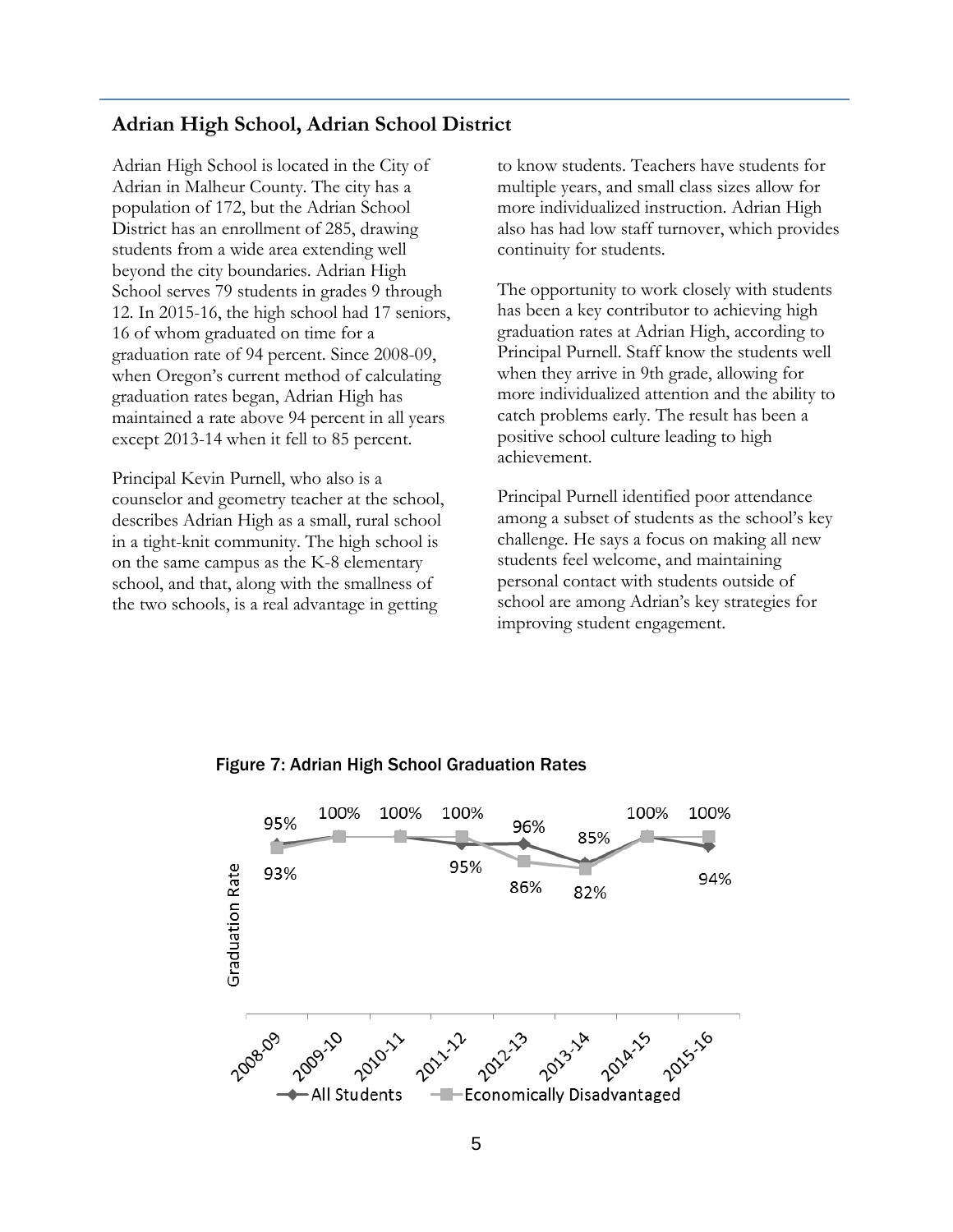### **Lakeview High School, Lakeview School District**

Lakeview, Oregon is a town of about 2,300 people located in south central Oregon. About 250 students are enrolled in Lakeview High School in grades 9 through 12. Principal Jesse Hamilton describes the high school as a hub of activity in a small, tight-knit community.

Lakeview has maintained a graduation rate between 80 and 90 percent for the past seven years. While fluctuating slightly, the graduation rate for economically disadvantaged students has followed the same trajectory and remained above 75 percent since the 2010-11 school year.

When asked about the key strategies the school uses to help students succeed, Principal Hamilton simply states, "We love them up!" Staff start by focusing on developing relationships with students. The school also has a strong counseling department that works closely with students to keep them on-track for graduation. Every student has an adult advocate in the building. Many of the staff members grew up in Lakeview. They know the

community well, which is one of the reasons they are able to connect with students on a deeper level.

Hamilton believes that another part of Lakeview's success can be attributed to its college-going culture. The school's college scholarship funds provide a foundation for this culture. The Daly fund and the Collins-McDonald Fund are two scholarship opportunities available to students who attend all four years of high school at Lakeview and meet several other criteria. Staff begin talking about the importance of graduating, going to college, and the resources available to help students attend college in elementary school.

Lakeview continues to look for additional ways to put students on a pathway to college readiness. The high school started an AVID program about three years ago, which has offered field trips to at least five different colleges over the past two years. The school is also an SAT testing site, which makes taking the test an easier choice for many students.



### Figure 8: Lakeview High School Graduation Rates